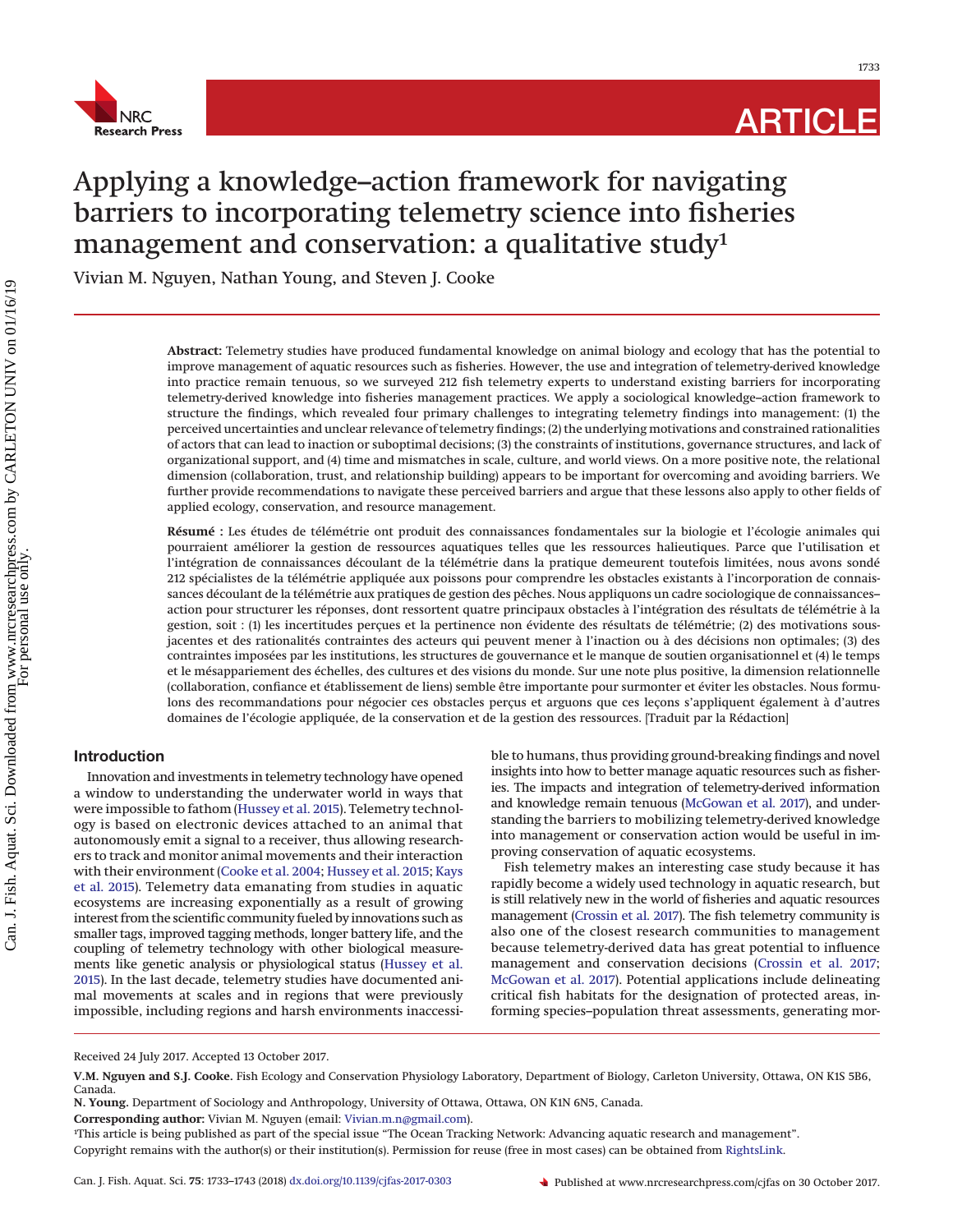tality estimates, and directing habitat rehabilitation initiatives, among others (see [Cooke 2008;](#page-9-4) [Crossin et al. 2017;](#page-9-3) [Cooke et al.](#page-9-5) [2016\)](#page-9-5). However, little research has been done on the mobilization of telemetry-derived knowledge into management decisions and practices. Much of the published literature using telemetry technologies asserts the potential for application, but few observations of direct conservation and management actions have been documented [\(Cooke 2008;](#page-9-4) [Campbell et al. 2015;](#page-9-6) [Jeffers and Godley 2016\)](#page-9-7). [McGowan et al. \(2017\)](#page-10-0) offer a framework to integrate telemetryderived data into decision-making and actions, but there is a lack of empirical evidence on the barriers to this integration. Here, we present empirical qualitative data from interviews and surveys with 212 experts in fish telemetry (mostly academic and government researchers) to uncover their views on the barriers to incorporating telemetry-based knowledge into fisheries management and conservation practices. Given the relatively high financial cost of conducting telemetry studies, telemetry-derived knowledge in fisheries management is important to maximize the benefits of these investments for conservation and fisheries management. [\(McGowan](#page-10-0) [et al. 2017\)](#page-10-0). In addition, we apply and evaluate a newly developed knowledge–action framework (i.e., [Nguyen et al. 2017](#page-10-1)*a*) that aims to support knowledge mobilization and exchange research. We use this framework to help structure and provide greater context to our findings. Although we focus on fish telemetry, we submit that our findings have relevance to other fields involving the tagging and tracking of wildlife.

#### **Methods**

An international survey was conducted of fish telemetry researchers as part of a broader study on the mobilization of fish telemetry-derived knowledge that included both online questionnaires and semi-structured interviews. The questionnaire and interview schedule were designed together as part of a mixed methods approach to capture both depth and breadth of responses. The interviews allowed us to gather in-depth responses and explanations, while the questionnaire allowed us to reach a broader international population. The primary question analyzed in this article is open-ended and was identical in both the interview and questionnaire:

*In your experience, what are the most significant barriers to incorporating telemetry findings into actual fisheries management practices? (If you have not encountered barriers, please tell us why it was easy for your telemetry findings to be used by end users?)*

We complemented these responses by asking respondents to discuss a project of their choice and asking them to elaborate on why they believed their findings were utilized or not ("Please describe why you believe your findings were utilized. If they were not, please explain why you believe they were not."). This question was modified into a more conversational tone for the semistructured interviews.

Standard sociodemographic questions were collected, and information on respondents' expertise and experiences in fish telemetry research were gathered to understand the level of expertise of the sample. In this study, we restricted "telemetry" to acoustic, radio, or satellite technology, as these techniques address similar research questions and management issues. The online questionnaire was pretested with 11 individuals who have conducted research with fish telemetry. The interview was pretested with the first five interviewees and minor adjustments were made. The Carleton University Ethics Board approved the study on condition that the anonymity of respondents be maintained (102887).

#### **Sampling**

We built the initial sampling population for the interviews in consultation with two telemetry experts, who were also included in the sample. The original population was further supplemented by snowball sampling when participants voluntarily referred us to others. We opportunistically conducted 25 face-to-face interviews with fish telemetry experts at the International Conference on Fish Telemetry in Halifax, Nova Scotia, 13–17 July 2015. We supplemented this sample with 12 interviews at the meeting of the American Fisheries Society in Portland, Oregon, 16–20 August 2015. Phone or Skype interviews were also scheduled with nine individuals, totaling 46 interviews (including responses from the pretests).

The population for the online questionnaire was determined by extracting the e-mail addresses of authors who have published fish telemetry research as determined by citation records from the Web of Science online database. A search for articles between 2011 and 2015 was performed with the following search string to identify relevant authors in fish telemetry: (\*telemetry OR track\* OR tag\*) AND (\*sonic OR VHF OR radio OR acoustic OR satellite OR pop-up OR tag\*) AND (lake OR river OR aquatic OR freshwater OR marine OR fisher\*OR reef OR estuary\* OR bay OR fish). The search was conducted on 29 September 2015 using Web of Science (consisting of Web of Science Core collections, Biosis Previews (subscription up to 2008), MEDLINE < SciELo and Zoological Record), which resulted in a set of records containing 2605 valid e-mail addresses. We identified 1908 unique e-mail addresses after removing duplicate e-mails and irrelevant records.

We sent e-mail invitations on 7 October 2015. There were 112 undeliverables, and 110 respondents notified us that they did not meet the criteria of a "fish telemetry researcher", resulting in a final population of 1686. We recognize that this number is an overrepresentation of the target population (e.g., it may include researchers outside of our defined scope), as we attempted to reach the whole population of fish telemetry researchers. We sent reminders on 4 and 14 November 2015 following the methods outlines in [Gray and Guppy \(1999\).](#page-9-8) We gathered contact information for an additional 155 individuals using a snowball approach where invitations and reminders were sent on 4 and 14 February 2016, for a total sample pool of 1841. The online survey closed on 19 February 2016.

#### **Data analysis**

A total of 212 (166 online + 46 interviews) responses were used for data analysis. Responses from the online surveys and interviews were pooled for analyses. Although we received 348 responses from a sample pool of 1841 potentially relevant participants to the questionnaire, only 213 completed the questionnaire to the end, of which 166 responded to the focal question. The overall response rate for the online survey was 19%, which falls within the average range for expected response rates for online surveys [\(Deutskens](#page-9-9) [et al. 2004\)](#page-9-9).

Responses were read and coded deductively using the conceptual knowledge–action framework [\(Nguyen et al. 2017](#page-10-1)*a*). The framework enables comparison of case studies and can organize information about the mobilization of telemetry-derived knowledge. The knowledge–action framework is composed of three elements: knowledge production, the knowledge mediation sphere, and knowledge action (see [Table 1](#page-2-0) for details on framework). The mediation sphere is the interface between knowledge and action, in which factors exist that mediate or influence the movement of knowledge. We characterized the barriers and facilitators experienced and perceived by the respondents based on the components of the framework [\(Table 1;](#page-2-0) see also [Nguyen et al. 2017](#page-10-1)*a*).

After sorting them into relevant framework themes, responses were read a second time to inductively identify key subthemes [\(Thomas 2006\)](#page-10-2), which subsequently provided a list of potential codes to give more nuance to the framework themes. Finally, we sorted responses under these subthemes to provide a measure of their prevalence. A response may have multiple thematic codes if warranted, and responses are presented below in both quantitative and qualitative (by illustration of quotes) styles. Qualitative analyses were performed using NVivo 10 software. In this article,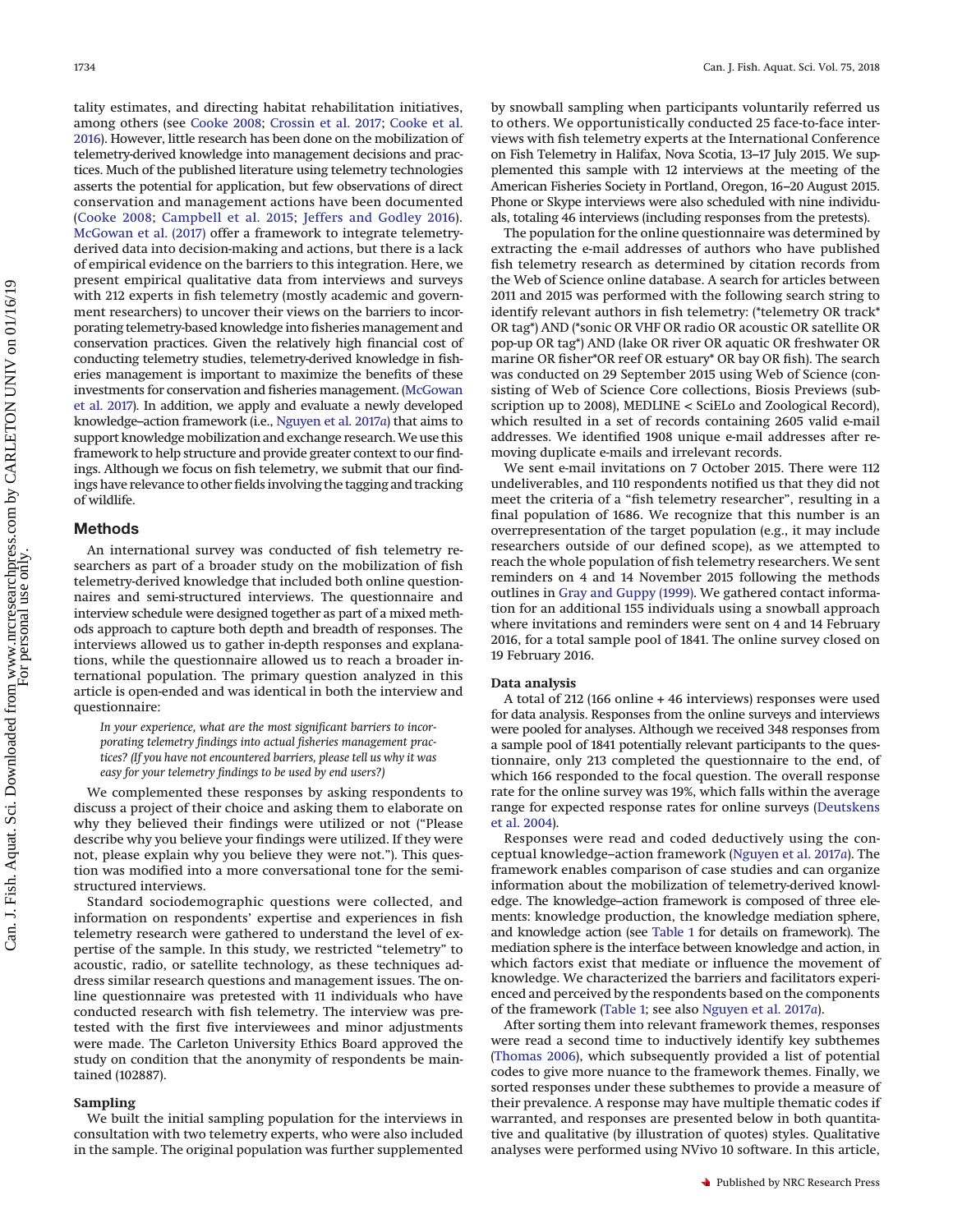<span id="page-2-0"></span>**Table 1.** The relevant components from the "mediation sphere" of the knowledge–action framework adapted from [Nguyen et al. \(2017](#page-10-1)*a*) to structure and guide the coding of participants' responses.

| Component                                       | Description                                                                                                                                                                                                                                 |
|-------------------------------------------------|---------------------------------------------------------------------------------------------------------------------------------------------------------------------------------------------------------------------------------------------|
| 1. Knowledge mediation<br>sphere                | A sphere that encompasses factors that<br>influence the knowledge production<br>and its fate. The sphere emphasizes<br>the nonlinearity and dynamic<br>processes of knowledge flow and<br>movement.                                         |
| a. Knowledge network                            | A complex social network of<br>interactions between knowledge<br>actors and the knowledge produced,<br>as well as among the actors. The<br>dynamics and interactions within<br>the network can occur at multiple<br>levels and time scales. |
| b. Knowledge actors                             | Players at various levels (individual,<br>group, and institutional) involved in<br>the exchange and mobilization of<br>knowledge.                                                                                                           |
| c. Characteristics and<br>perceptions of actors | Who the actors are and where do they<br>come from, their backgrounds,<br>values, beliefs, and attitudes (e.g.,<br>motives, expertise, involvement,<br>character, personality, etc.) and how<br>they are perceived by other actors.          |
| d. Relational dimension                         | The relationship and ties between<br>knowledge actors.                                                                                                                                                                                      |
| e. Characteristics of the<br>knowledge          | The type and attributes of knowledge<br>that are entering the knowledge<br>network, which may influence on<br>how it is perceived and mobilized.                                                                                            |
| f. Environmental and<br>contextual dimension    | Factors external to the knowledge<br>network that can influence the<br>movement of knowledge, such as<br>culture, institutional norms,<br>economic context, and political<br>context.                                                       |

we illustrate the prevalence of a theme or subtheme as the ratio of mentions for a specific code over number of all mentions for all codes (i.e., the number of times a theme or subtheme was coded relative to all passages that were coded).

## **Results**

## **Characteristics of the sample**

The respondents from this study were generally highly experienced fish telemetry researchers with 75% (of 209) having been principal investigator of at least one telemetry project and 33% having been principal investigator of more than five fish telemetry projects. Almost 40% of participants spent >25% of their research conducting fish telemetry work, and the majority (82% of 208) had at least 5 years of experience with fish telemetry [\(Table 2\)](#page-2-1). The sample population, however, was highly skewed toward respondents from high income regions, particularly from North America (mainly the USA), followed by Europe and Australia– South Pacific. Responses were primarily from a younger and androcentric perspective given that 80% of respondents were aged 30–59, and 80% were men [\(Table 2\)](#page-2-1). The study respondents were mainly affiliated with academia (51% of 210 respondents) or a government or government-related organization (40%), with the remainder of the respondents being from nongovernmental organizations (4%), industry, and private companies (5%). Findings presented likely reflect the inclinations and (or) biases of the demographics from the sample population. While a representative

<span id="page-2-1"></span>**Table 2.** Sociodemographic and other characterizing variables of the sample population.

| Variable                                                          | %  | Ν   |
|-------------------------------------------------------------------|----|-----|
| Sociodemographic                                                  |    |     |
| Age $(n = 204)$                                                   |    |     |
| 20–29 years                                                       | 8  | 16  |
| 30–39 years                                                       | 38 | 79  |
| $40 - 49$ years                                                   | 30 | 62  |
| 50–59 years                                                       | 16 | 34  |
| 60–69 years                                                       | 6  | 13  |
| 70–79 years                                                       | 2  | 4   |
| Gender $(n = 209)$                                                |    |     |
| Female                                                            | 19 | 40  |
| Male                                                              | 80 | 168 |
| Prefer not to say                                                 | 1  | 1   |
| Location ( $n = 193$ )                                            |    |     |
| North America                                                     | 64 | 124 |
| Europe                                                            | 19 | 36  |
| South Pacific (mainly Australia)                                  | 8  | 15  |
| Great Britain                                                     | 4  | 7   |
| South and Central America                                         | 3  | 6   |
| Asia                                                              | 2  | 3   |
| South Africa                                                      | 1  | 2   |
|                                                                   |    |     |
| Employer $(n = 210)$<br>Academia                                  | 51 | 106 |
| Government                                                        | 40 | 84  |
| Industry                                                          | 0  | 1   |
| NGO                                                               | 4  | 9   |
| Private                                                           | 5  | 10  |
|                                                                   |    |     |
| Telemetry experience and research                                 |    |     |
| Work environment ( $n = 205$ )                                    |    |     |
| Fresh water                                                       | 22 | 46  |
| Marine                                                            | 40 | 83  |
| Both                                                              | 37 | 76  |
| Telemetry technique (nonmutually exclusive)                       |    |     |
| Radio                                                             | NA | 106 |
| Acoustic                                                          | NA | 183 |
| Satellite                                                         | NA | 74  |
| Years of telemetry experience $(n = 208)$                         |    |     |
| 1–4 years                                                         | 18 | 37  |
| 5-9 years                                                         | 34 | 71  |
| $10 - 20$ years                                                   | 37 | 76  |
| 20+ years                                                         | 12 | 24  |
| No. of projects as principal investigator ( $n = 195$ )           |    |     |
| 1–4 projects                                                      | 44 | 85  |
| 5-9 projects                                                      | 18 | 35  |
| 10-14 projects                                                    | 6  | 11  |
| 15+ projects                                                      | 10 | 19  |
| None                                                              | 23 | 45  |
|                                                                   |    |     |
| Percentage of telemetry-related research ( $n = 202$ )<br>$<$ 10% | 27 | 55  |
| 10%-25%                                                           | 19 | 38  |
| 26%-75%                                                           | 38 | 76  |
| 76%-100%                                                          | 16 | 33  |
|                                                                   |    |     |

sample of all fish telemetry researchers would have been ideal, the obtained results were from a broad range of scientists in the field and deemed appropriate for the purpose of this qualitative study based on emerging themes.

#### **Coding based on the knowledge–action framework**

Overall, for the case of fish telemetry, factors falling within the characteristics of telemetry-derived knowledge were the most cited barriers for incorporating telemetry-derived findings into management practices (48% of all coded responses fell into this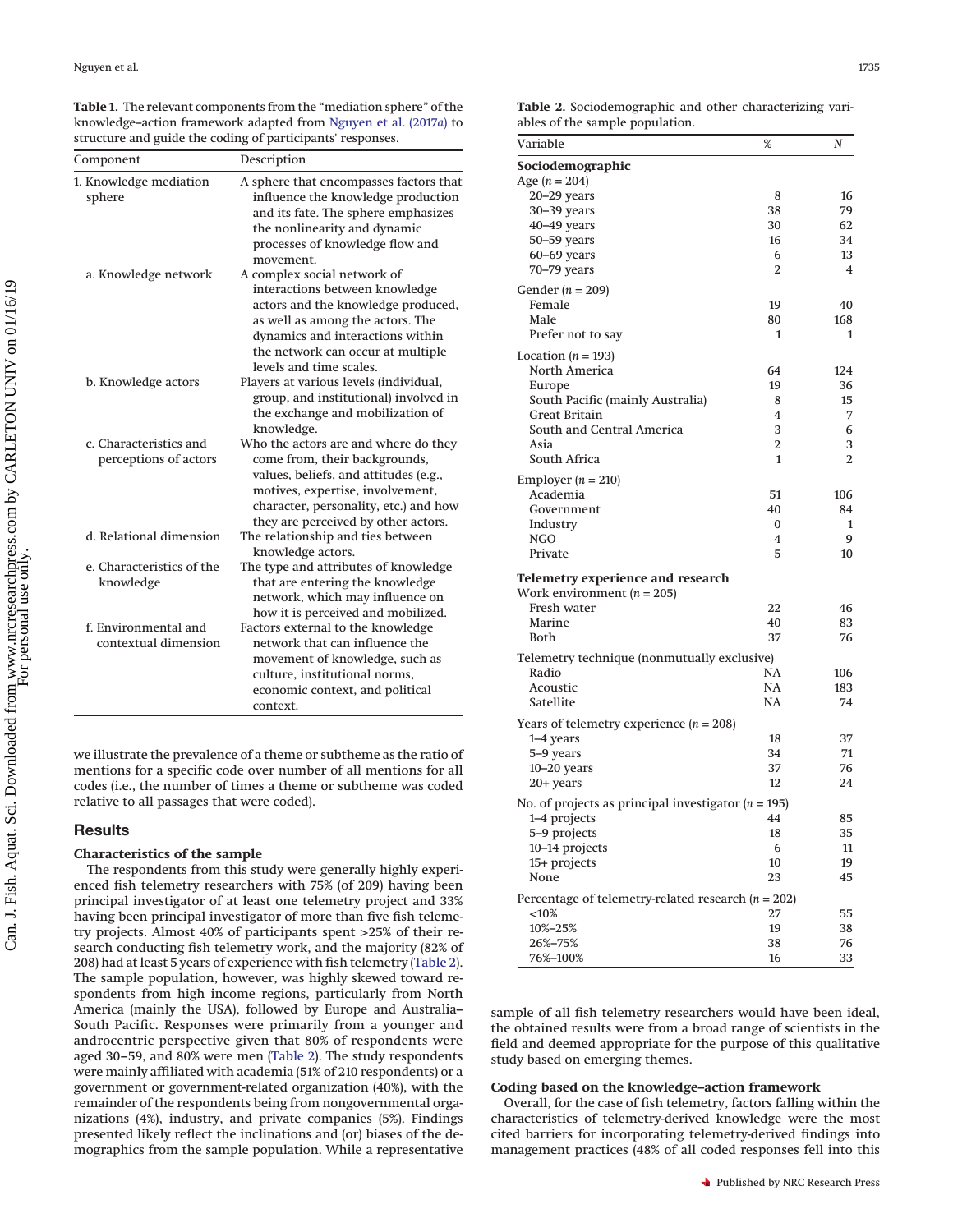<span id="page-3-0"></span>**Fig. 1.** Overview of application of knowledge–action framework (adapted from [Nguyen et al. 2017](#page-10-1)*a*) for the exploration and identification of barriers to incorporate telemetry-derived knowledge into fisheries management practices. Numbers in parentheses indicate number of coded responses for each subtheme coded. The white arrow indicates that the attributes of the telemetry-derived knowledge may influence the relevance–applicability, skepticism, and reliability of the knowledge.



subtheme; [Fig. 1;](#page-3-0) also see the online Supplementary Material<sup>2</sup> for illustrative quotes of barriers). This was followed by factors within the environmental and contextual dimension (16% of all coded responses), characteristics of knowledge actors (12% of coded responses), and the relational dimension (7% of coded responses). One theme that emerged, but did not fall within the knowledge– action framework, was the broad concept of "mismatches" (12% of coded responses) as well as that of "time" (5%). Some responses also offered proposed solutions and facilitators to integrating telemetry-derived data into management.

#### **The characteristics of telemetry-derived knowledge: limitations, study biases, uncertainties, and complex data sets**

Many researchers felt that the limitations and challenges of conducting fish telemetry research (e.g., costs, small sample size, tag effects, limited spatial or temporal coverage, poor detection efficiencies of receivers) are also carried through to the uptake and integration stage of these findings in the form of uncertainties and biases. Telemetry research can generate large data sets that are complex to interpret and can create incompatibilities with software employed by knowledge users and scales at which the knowledge producers and potential knowledge users work. The reliability, relevance, and applicability of telemetry findings have also been questioned by respondents and are often a result of a study designed in isolation from knowledge users (e.g., inapplicable research questions, lack of validation or calibration of study). These limitations were often perceived by respondents as a reason for inaction or for resource managers to dismiss research findings [\(Table 3\)](#page-4-0). Interestingly, respondents were critical not only of knowledge users, but also of their own peers within the fish telemetry research community, as illustrated in the following quotation:

*Getting beyond the simple story line I tag my fish and it swam this far. Far too much [sic] descriptive studies available and it doesn't help managers at all. Failure to develop cutting edge analytics use with data.* (Interview #260, male, academic scientist, 50– 59 years old, North America)

#### **Environmental and contextual dimensions**

## *Inflexible and outdated governance structures and tools*

Inflexible, nonadaptive, and stagnant governance and institutional cultures and structures were themes identified as undermining the integration of telemetry-derived knowledge [\(Table 3\)](#page-4-0). One criticism included the lack of a mechanism for directly incorporating new and (or) "real time" results into the decision-making process. A second critique was that existing government structures create a disconnect between institutional leaders (i.e., centralized political decision-makers) and those at the regional levels who are "on the ground" dealing with the issues at hand. Third, some claimed that resource agencies are too preoccupied with administrative duties and requirements:

*The government … [has] large bureaucracies, lots of people, and little money for doing things, and they come under a lot of pressure. For those reasons and others, they are extremely conservative and are pretty ready to accept uncritically information that fits the status quo or supports the status quo. Information that is counter to the status quo gets a much more critical ride. [It's a] very distorted system. They are afraid of doing something new because they might get criticized for it.* (Interview #243, male, private scientist, 60–65 years old, North America)

A fourth criticism by respondents was the traditional and outdated systems that governments use to manage natural resources impede the integration of new information. Lastly, the system on which stock assessment is built was viewed by fish telemetry

<span id="page-3-1"></span><sup>2</sup>Supplementary data are available with the article through the journal Web site at [http://nrcresearchpress.com/doi/suppl/10.1139/cjfas-2017-0303.](http://nrcresearchpress.com/doi/suppl/10.1139/cjfas-2017-0303)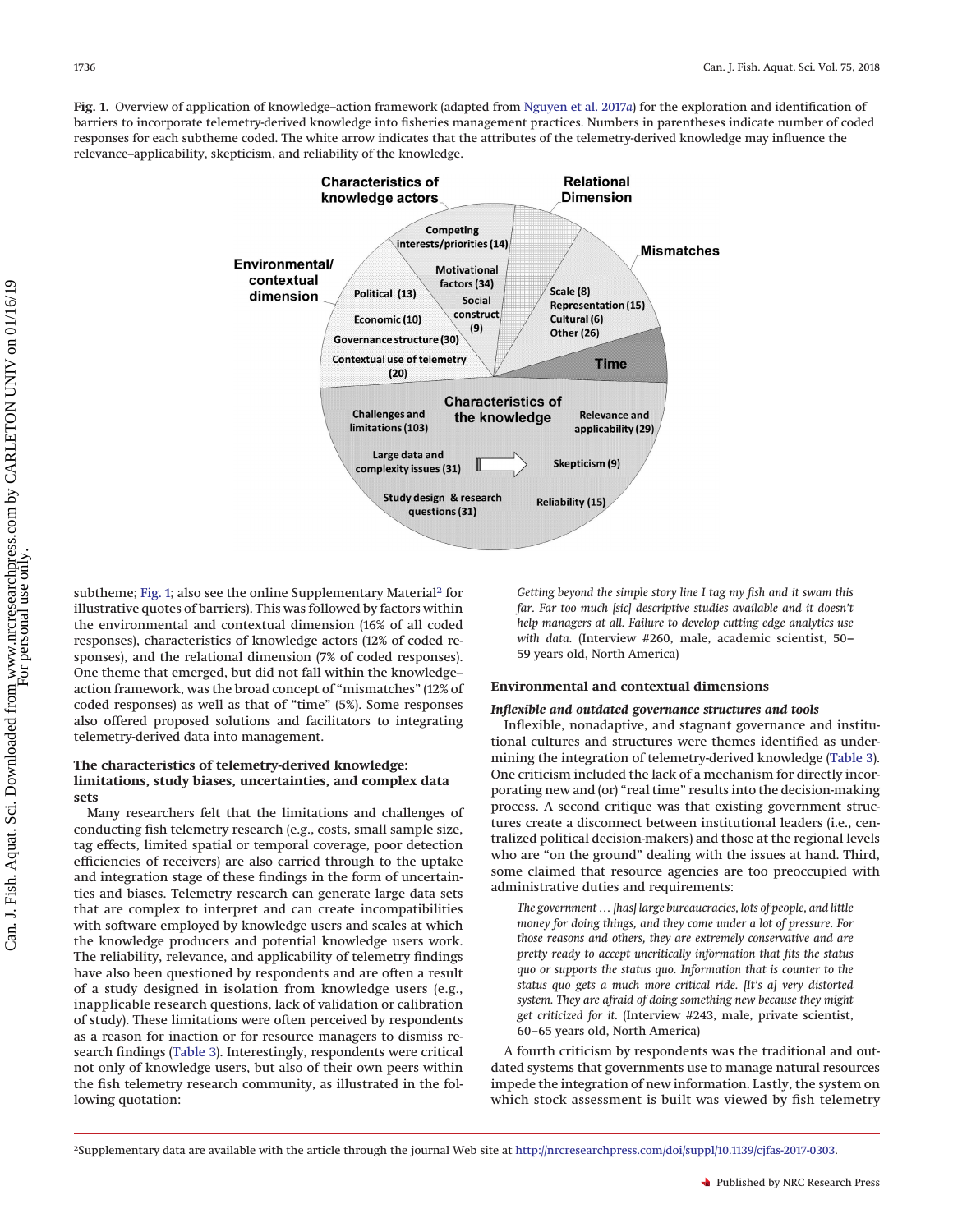## <span id="page-4-0"></span>**Table 3.** Summary of barriers identified using a knowledge–action framework [\(Nguyen et al. 2017](#page-10-1)*a*).

|                                              | No. of coded |                                                     | No. of coded |                                                                                                                                                                                                                            |
|----------------------------------------------|--------------|-----------------------------------------------------|--------------|----------------------------------------------------------------------------------------------------------------------------------------------------------------------------------------------------------------------------|
| <b>Broader barrier</b>                       | responses    | Specific barriers                                   | responses    | Description                                                                                                                                                                                                                |
| Characteristics of the<br>knowledge          | 224          | Challenges and limitations of<br>telemetry          | 103          | The limitations and challenges of using and<br>designing telemetry studies can lead perceived<br>uncertainties and biases, as well as question the<br>reliability and relevance of the telemetry-derived<br>knowledge.     |
|                                              |              | Study design and research<br>questions              | 37           | The study design and research questions are not<br>applicable to or do not align with management<br>needs.                                                                                                                 |
|                                              |              | Large and complex data sets                         | 31           | The complexity of the data analysis, the nuances,<br>and variability of telemetry data can lead to<br>challenges in interpreting and understanding<br>what the data reveals, if anything at all.                           |
|                                              |              | Relevance and applicability                         | 29           | The perceived lack of relevance and applicability<br>of telemetry findings into fisheries<br>management.                                                                                                                   |
|                                              |              | Reliability                                         | 15           | The perceived lack of reliability of the telemetry<br>findings.                                                                                                                                                            |
|                                              |              | Skepticism                                          | 9            | The overall skepticism from potential knowledge<br>users of telemetry-derived knowledge due to the<br>characteristics (mainly limitations and<br>uncertainties) of telemetry.                                              |
| Environmental and<br>contextual<br>dimension | 73           | Governance and institutional<br>structures          | 30           | The established structural dimension can be a<br>disincentive to change, to break norms, and to<br>take risks (path dependence).                                                                                           |
|                                              |              | Context of use of telemetry                         | 20           | Some questions and issues that telemetry can<br>address appear to provide clearer answers than<br>others.                                                                                                                  |
|                                              |              | Economic parameter                                  | 10           | Economic priorities can supersede what telemetry-<br>derived knowledge recommends.                                                                                                                                         |
|                                              |              | Political context                                   | 13           | Political agenda can supersede what telemetry-<br>derived knowledge recommends.                                                                                                                                            |
| Characteristics of<br>knowledge actors       | 57           | <b>Motivational factors</b>                         | 34           | The motivation of individual and institutional-<br>level actors to mobilize telemetry-derived<br>knowledge (e.g., lack of political will,<br>institutional inertia, maintenance of status quo,<br>rewards and incentives). |
|                                              |              | Social constructs                                   | 9            | Social constructs other than motivation, such as<br>values, norms, and beliefs.                                                                                                                                            |
|                                              |              | Competing interests or<br>priorities                | 14           | Conflicting priorities, agendas, and interests of<br>different knowledge actors                                                                                                                                            |
| Relational dimension                         | 30           | Lack of collaborations and<br>relationship building | 30           | The lack of collaborations or the lack of building<br>meaningful relationships between telemetry<br>researchers and resource managers or other<br>potential knowledge users.                                               |
| Mismatches                                   | 55           | Scale                                               | 8            | The spatial, temporal, and institutional scale<br>mismatches.                                                                                                                                                              |
|                                              |              | Representation                                      | 15           | The mismatch of telemetry studies tagging<br>individual fish and their representation of the<br>overall population.                                                                                                        |
|                                              |              | Cultural                                            | 6            | The cultural mismatch between different<br>knowledge actors (e.g., researchers versus<br>managers).                                                                                                                        |
|                                              |              | Other                                               | 26           | Mismatches described by respondents that did not<br>fit into any other categories.                                                                                                                                         |
| Time                                         | 24           | NA                                                  | NA           | The various aspects of time that impede the<br>integration of telemetry-derived knowledge (i.e.,<br>process time, time to learn, time to invest in<br>dissemination, etc.).                                                |

**Note:** See online Supplementary Material Table S12 for full descriptive table, including illustrative quotes.

researchers as too rigid to incorporate new data and improve the ecological complexity of the models:

# *Context in which fish telemetry methods are used*

Respondents highlighted that sometimes the context in which telemetry techniques are used may facilitate or hinder the uptake of findings [\(Table 3\)](#page-4-0). For instance, if fish telemetry is used to research a critically endangered species, there may be greater

"*It's like the Titanic. It's not easy to turn when you know the iceberg is coming.*" (Interview #268, female, government scientist, 50–60 years old, North America)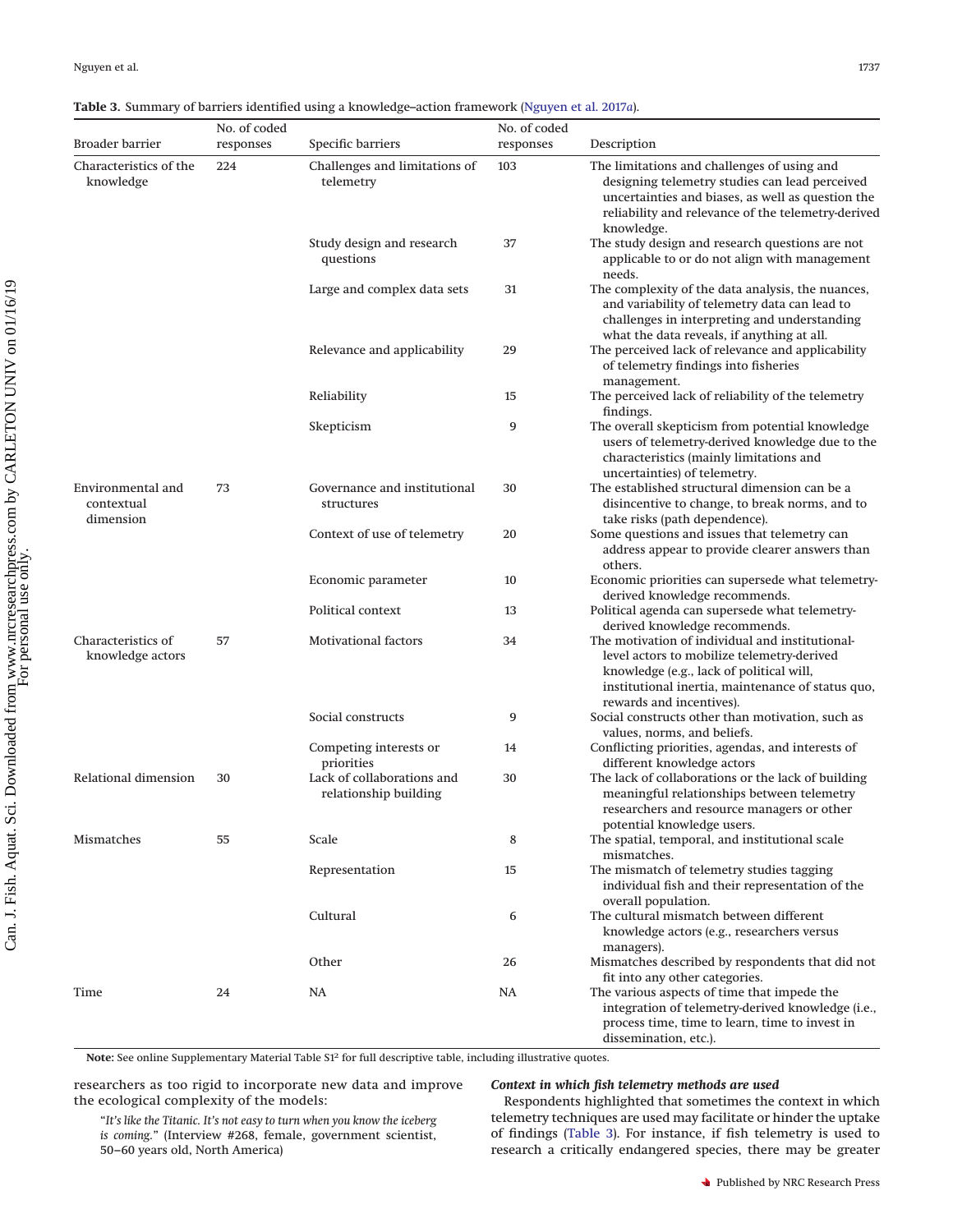likelihood for the uptake of findings because specific legislation and regulations exist in this context. The use of fish telemetry to delineate critical habitats was claimed to be "easier" to incorporate into management because they were "direct observations of where the fish were found and which habitat types were preferred". In contrast, politically charged and controversial areas such as hydropower development or marine protected areas, in which large numbers of stakeholders may be affected, were thought to face greater challenges in integrating telemetry findings.

#### *Sociopolitical and economic contexts*

The sociopolitical context received less attention by respondents but was still regarded as an important factor in the incorporation of telemetry data in management practices [\(Table 3\)](#page-4-0). Managers may be influenced by political factors in their decisionmaking, and priorities of governments currently in office were also thought to influence human and financial resource allocation and the level of attention granted to specific issues. Furthermore, the notion that "money makes the world go around" was highlighted by respondents, suggesting that economic factors drive the way scientific knowledge is used and mobilized. However, this was only mentioned by 10 respondents.

#### **The knowledge actors: motivations, incentives, and competing interests**

The greatest perceived barriers in the category of knowledge actors were related to motivations of potential users, particularly the "lack of political will" of individuals and the "institutional inertia" that exists at the organizational level [\(Table 3\)](#page-4-0). The lack of rewards and incentives to pursue controversial or potentially contentious findings may also delay or impede new knowledge from moving forward to action. Knowledge that supports the status quo or supports an existing belief was considered to be more rapidly accepted and integrated than knowledge that appears to be an "inconvenient truth" or "socially and politically unpalatable". Knowledge that does not conform with current norms, values, and beliefs was seen as unlikely to be taken seriously or adopted. For instance:

*It's a disruptive technology [i.e., telemetry]. It's coming in and doing something in a different way that hasn't been done before, which erects the possibility of exploitation of uncertainties. Doesn't mean it will happen nor does it mean there are necessarily uncertainties. What it boils down to is, within fisheries management activities, it's built on stock assessment. The agreed upon procedure is reached after long and anguished back and forth between scientists and managers and stakeholders involved. It becomes somewhat of an [inaudible] situation where new source of information comes in and it begins to change the stories that come out of stock assessments that has real consequences for some of the people who are stakeholders … there are winners and losers with that new information. The losers then harp in on the fact that it's an unproven technology, we haven't used it before, it's uncalibrated, all sorts of maybe, maybe, maybe, that are used, not because they are truthful, but because they are a point of attack to help those who stand to lose in the debate.* (Interview #248, male, academic and NGO scientist, 60–70 years old, North America)

On the other hand, some respondents argued that telemetry is sometimes glorified. One respondent described it as a "shiny new gadget" and that findings from telemetry research are overhyped, leading to managers jumping the gun in adopting the findings before considering all the caveats:

*As a researcher, we have to be extra careful because when people [managers and stakeholders] see images and maps, especially if they are animated, they believe it. They love new technology, and they think it's bulletproof and answers all the problems. This is because they are not experienced with the technique and do not question the results. That is the main problem … to be cautious to deliver this information. Unfortunately, in many ways, [people in my country]*

*think that gizmos are really interesting and they love it. Sometimes, we have to be cautious to provide them with information because they accept it.* (Interview #264, male, academic scientist, 50– 60 years old, Europe)

## **Relationships among actors in the knowledge network**

The lack of relationships among actors and lack of collaborations in the knowledge network were identified as barriers for integrating telemetry-derived findings [\(Fig. 1\)](#page-3-0). The collaboration with managers in the early stages of a project was identified to be important, which goes beyond communication. One government scientist explained that

*Many times, we think we are doing management relevant work. It's almost sort of a theoretical exercise. We might find out after the project that theoretically it might be management relevant but it's not really practical. Chances of affecting management with research are much better when we actually engage the managers. That is maybe a step beyond communication but communication is part of* that. (Interview #238, male, government scientist, 30-40 years old, North America)

## **Mismatches: population representation, geographical coverage, culture, and time**

Mismatches associated with scales and culture were an overarching theme often mentioned alongside other barriers. There were several mentions of mismatches in scales. The first involves the difference between individually tracked fish and the populations they are assumed to represent. The second involves the difference in geographic scale between a localized project (e.g., array size) and scales of political or management importance (e.g., stock area). The third involves a mismatch in temporal scale such as different time horizons in research and management requirements. The temporal scale at which a telemetry study occurs is often dictated by the technology, such as battery life or tag retention. There were other aspects of time discussed in the responses, including the time it takes for the entire "process" to occur, such as data collection and analysis, the peer review, the decisionmaking process, and implementing the change [\(Table 3\)](#page-4-0). Also, some researchers talked about the time investment required to translate and package the telemetry-derived findings in a comprehensible manner for policy makers. Finally, respondents discussed the time required for non-scientists such as managers to learn the technical aspects of incorporating telemetry into decision-making and understanding the nuances and complexities of telemetry data.

#### **Participants' proposed solutions**

Some of the open-ended responses mentioned facilitators or suggested solutions to mobilizing telemetry findings into fisheries management [\(Table 4;](#page-6-0) also see Supplementary Material for more information<sup>2</sup>). The most cited reason for successful uptake of telemetry-derived knowledge into fisheries management practices were personal relationships and engagement between researchers and potential users, particularly stakeholders and fisheries managers:

*If you have a relationship with people then there is some level of trust, and they believe you. They are not afraid to ask questions. In an ideal world, it ought to be both ways. If science is going to survive, they had better be talking to managers*. (Interview #236, male, academic and NGO scientist, 60–70 years old, North America)

Relationships and collaborations were thought to aid in overcoming barriers. In particular, relationships were deemed to help in designing research questions relevant and useful to managers, as well as improving the overall transparency of the research process. Direct collaboration was thought to enhance the compatibility of telemetry research with existing management tools and perspectives. In other words, relationships and collaborations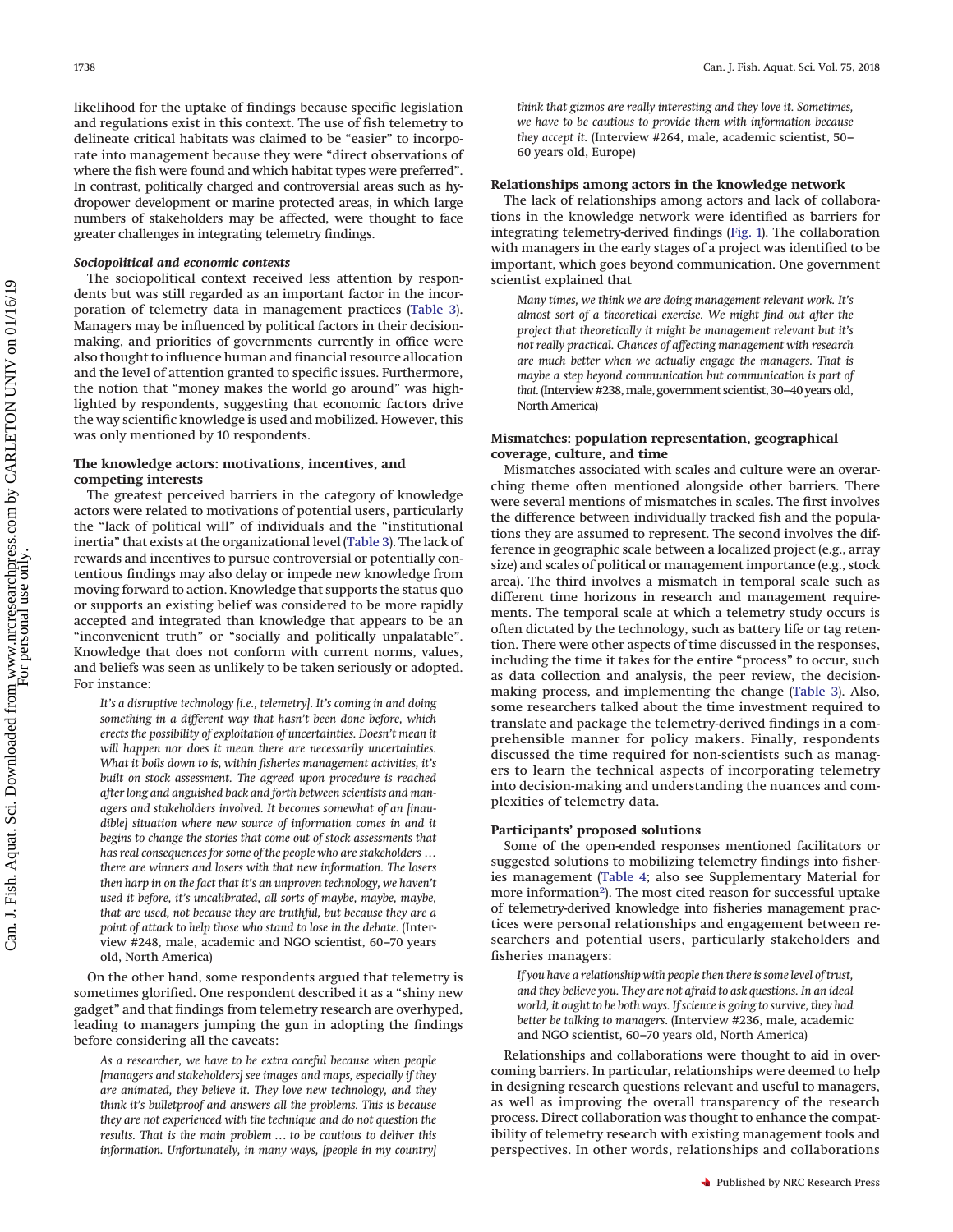<span id="page-6-0"></span>**Table 4.** Summary of identified facilitators and solutions for the incorporation of telemetry-based knowledge into fisheries management using inductive coding.

|                                                                                                                       | No. of coded |  |
|-----------------------------------------------------------------------------------------------------------------------|--------------|--|
| <b>Facilitators and solutions</b>                                                                                     | responses    |  |
| <b>Identified facilitators</b>                                                                                        |              |  |
| Relationship and engagement with stakeholders<br>and managers from the onset and throughout<br>the research process   | 14           |  |
| Addressing management questions and<br>ensuring research design will generate<br>knowledge that is useful to managers | 11           |  |
| Transparency of study (e.g., being transparent<br>about limitations and validation of studies)                        | 1            |  |
| Simple visualization and dissemination of<br>results and explicit knowledge that telemetry<br>research can produce    | 2            |  |
| <b>Suggested solutions</b><br>Improve analytical toolbox for analyzing and<br>interpreting telemetry data             | 4            |  |
| Data sharing and standardization of data;<br>compatibility of tag and receivers (codes and<br>frequencies)            | 4            |  |
| Adaptive management framework - structural<br>flexibility - organizational support                                    | 4            |  |
| Bottom-up pressure                                                                                                    | $\mathbf{1}$ |  |
| Compatibility with existing approaches, values,<br>and perceptions of knowledge user                                  | 1            |  |

**Note:** For full descriptive table with illustrative quotes, please see online Supplementary Material Table S22.

promote the saliency, legitimacy, and credibility of telemetry study findings, which result in facilitating their utilization [\(Cash](#page-9-10) [et al. 2003\)](#page-9-10):

*We are now working with a bunch of management councils and commission, and they are now looking at using telemetry data to look at these population metrics. I think managers are becoming more open to that now that telemetry is starting to provide population parameters. I don't think there is a wall, I think it was a question of this is great, how do we use it. Now there are some real smart people figuring how can we use it [telemetry data in fisheries management]. For the most part, we started with studies that were historically not focused on populations, and now we are getting into that.* (Interview #278, male, academic scientist, 50–59 years old, North America)

One response illustrated that the simple visualization and dissemination of telemetry results (being able to make maps and show where fish are going) helped managers understand and therefore accept the validity of the findings [\(Table 4\)](#page-6-0):

*It's [telemetry data] immediately available. You track a fish, you know where it's gone … it's something that people can relate to … it's about the individual.* (Interview #254, male, 30–35 years, private scientist, UK)

Improving and expanding the analytical toolbox for interpreting telemetry data was a proposed solution. Sharing data was also suggested to increase sample size and provide greater weight of evidence and to develop and standardize metrics that fisheries managers can recognize and value. For example:

*"Telemetry in fishery science" can be improved through the development of common modelling/data processing approaches that can produce outputs that a wide range of fisheries manager can relate to and apply … If a telemetry tool could be developed that fishery managers could recognize as a source of standard metrics (such as natural mortality, immigration/emigration, fishing mortality), which could be easily integrated with existing assessment processes, then telemetry would become a significant part of actual fisheries*

*management.* (Survey #32, male, 40–45 years, government scientist, North America)

One respondent claimed they have had success through bypassing managers and the bureaucracy by involving fishers and user groups (i.e., bottom-up pressure) to make changes. Last, some respondents argued that management systems themselves need extensive reform to enhance flexibility, notably by implementing adaptive management frameworks [\(Table 4;](#page-6-0) also see Supplementary Material section for illustrative quotes<sup>2</sup>).

#### **Discussion**

The knowledge–action framework helped organize the reported barriers for telemetry integration into theoretical themes, where we can see that some barriers are longer-lasting and more indissoluble than others. We also note a dissonance across some responses, which captures the complexities of trying to integrate telemetry-derived information into practice. For instance, there were contrasting sentiments by respondents about wanting better visualization of telemetry data to aid managers in understanding the findings, but also fear that managers may respond too quickly and easily to visualizations. Another example is the desire to institutionalize science by creating processes for better incorporation of telemetry data, but also the critique that institutional structures, processes, and bureaucracy impede knowledge movement. This dissonance reminds us that every case has its nuances and there is no one-size-fits-all. With that in mind, the recommendations offered here are not silver bullets, but rather aids to navigate the barriers identified in this research. In the following sections, we briefly discuss the long-term barriers that are more challenging to overcome from a fish tracker's perspectives and focus most of the discussion on practical barriers that may have greater direct relevance to researchers and practical recommendations on how to navigate these barriers.

The characteristics of the actors involved, such as their underlying motivations, dissonance between existing beliefs and new information, and mental and physical constraints of knowledge users (e.g., fisheries managers, decision makers, stakeholders), can present long-lasting barriers to overcome [\(Bradshaw and Borchers](#page-9-11) [2000;](#page-9-11) [Gezelius and Refsgaard 2007\)](#page-9-12). Fisheries managers are often constrained by path dependence, a concept that describes how choices in the past have a constraining impact on choices in the present [\(Hegland and Raakjaer 2008\)](#page-9-13). They may also be constrained by incentives or other social situations (e.g., stakeholder demands; [Lodge and Wegrich 2016\)](#page-9-14) and do not or cannot make optimal choices (from telemetry researchers' perspective). Respondents saw policy makers as motivated by the need to address ideological and practical goals, and therefore to favour research that is politically acceptable to current governments, that identifies "workable" solutions, that is demonstrated to work, that does not attract controversy, and that is effectively communicated. We argue that researchers must therefore navigate these priorities to make telemetry noticeable and acceptable to policy makers.

The environmental and contextual dimensions such as formal institutions and bureaucratic structures, including the inertia and lack of organizational support to incorporate telemetry science into fisheries management, are longer-term challenges. Hierarchical structures of bureaucracies create divisions of labour and authority that affect how knowledge is used or prioritized and can lead to a disconnect between managers on the ground and senior managers who set priorities, which create barriers to moving information [\(Yang and Maxwell 2011\)](#page-10-3). The idea of institutional inertia on its own is complex and beyond the scope of this study. However, we look to the climate change policy literature for some insight. Five mechanisms of institutional inertia for climate regime have been identified that may shed light on our understanding of how it presents a barrier to integrating new knowledge (i.e., telemetry-based knowledge) into practice. These mechanisms in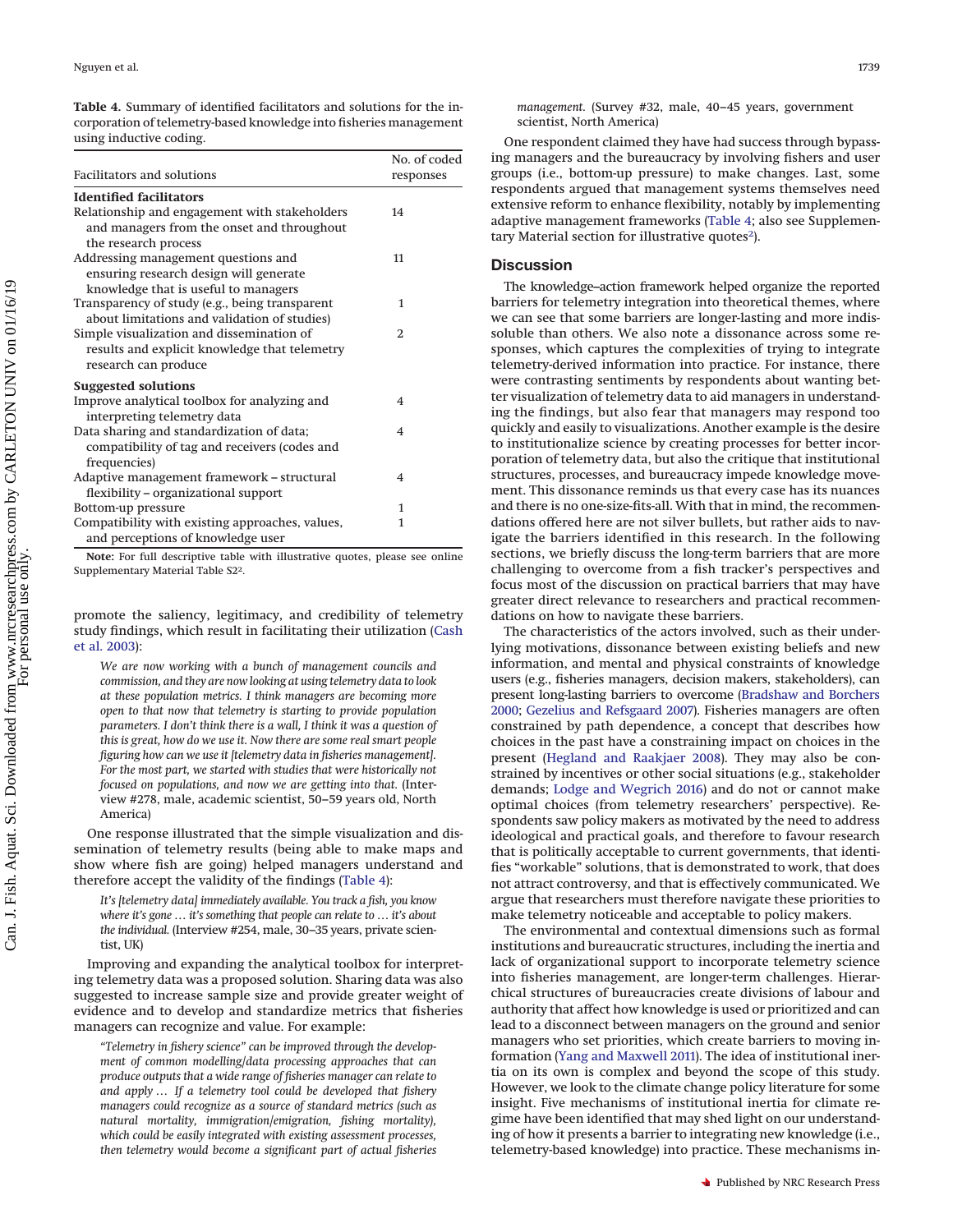clude (1) costs of implementing changes or new policies; (2) uncertainty of the problem or recommended actions (e.g., uncertainties associated with telemetry findings); (3) path dependence such as the inability to change paths because of an attachment to historical ways, which constrains the use of new ideas (e.g., wide establishment of stock assessment approaches); (4) power of groups that can influence the course of actions or direction of change; and (5) legitimacy for action (e.g., reliability or legitimacy of telemetry findings and recommendations; reviewed by [Munck af](#page-10-4) [Rosenschöld et al. 2014\)](#page-10-4). Understanding these mechanisms can help focus efforts toward breaking down barriers and leverage changes.

Mismatches in scales (e.g., the spatiotemporal scale of a given study is inconsistent with the scale at which managers work), as well as in perceptions, beliefs, and values between knowledge producers and users, are often difficult for an individual to influence and require collective effort and collaborations. Such mismatches can often delay or impede the utilization of fish telemetry if they are not reconciled, because fish trackers and managers cannot work together towards a common goal, or telemetry study findings are not useful because they do not meet managers' needs.

A number of the barriers identified by our respondents have been highlighted in other areas of natural resource and environmental management [\(Vlek and Steg 2007;](#page-10-5) [Cook et al. 2010;](#page-9-15) [Dilling](#page-9-16) [and Lemos 2011;](#page-9-16) [Eden 2011;](#page-9-17) [Clark et al. 2016;](#page-9-18) [Soomai 2017\)](#page-10-6). We argue that the barriers related to the characteristics of telemetryderived knowledge are the most relevant to animal trackers and the area in which they may have the most influence. We thus focus the remaining of the discussion on addressing barriers related to telemetry-derived information and knowledge.

[McGowan et al. \(2017\)](#page-10-0) and respondents in this study challenged animal trackers to develop explicit management objectives in their study designs because the investments that have been put into telemetry science for conservation and the growing potential that telemetry data can offer for conservation leaves the telemetry community with an ethical and practical responsibility to maximize the benefits that telemetry can have on conservation and resource management. Respondents in this study also felt that the links to management actions were often not explicit at the point when telemetry studies are designed. Therefore, our findings highlight what McGowan and colleagues considered to hinder the impacts of telemetry, which is a lack of explicit management objectives.

## **How to overcome the challenges of incorporating telemetry findings to fisheries management and conservation?**

From a researcher's perspective, the policy-making and management environments may seem distant or daunting. The fisheries and resource management decision interface is extremely complex and multifaceted, and organizational structures and cultures have been identified as hurdles for implementing new information and approaches to management [\(Dilling and Lemos](#page-9-16) [2011;](#page-9-16) [Yang and Maxwell 2011;](#page-10-3) [Soomai 2017\)](#page-10-6). Often, scientific evidence only occupies a small part of the "decision space" of managers or policymakers, and other factors including values, judgment, pragmatics, competing interests, and path dependency also influence decision-making [\(Rose 2015;](#page-10-7) [Barraza et al. 2016\)](#page-9-19). Furthermore, government bureaucracy and organizational culture and structure often define communication pathways and uptake of information because they guide how relationships are maintained and how tasks are carried out in an organization [\(Damodaran and](#page-9-20) [Olphert 2000;](#page-9-20) [Soomai 2017\)](#page-10-6). There is thus an urgent need to recognize that organizational structures and cultures can either enable or discourage communication across the science–policy interface and that a collaborative model (as opposed to a linear one) is required to use new and up-to-date information [\(Soomai](#page-10-6) [2017\)](#page-10-6). Successful integration of some telemetry-derived information has been documented by researchers who accounted for the various factors in decision-making and were proactive in building relationships and gaining peer acceptance of not only their scientific findings but their research program [\(Patterson et al. 2016\)](#page-10-8). We discuss ways in which researchers may improve their conservation return-on-investment, while navigating the multifaceted decision environment of knowledge users.

#### **Improve the technology and the analytical toolbox**

With the development of longer-lasting batteries, along with smaller and more affordable electronic tags, telemetry studies are beginning to increase their sample size, monitor fish for longer periods, and tag fish at various life stages to inform the bigger pictures. These improvements can potentially address present concerns of reliability and relevance to fisheries managers [\(Lennox et al. 2017\)](#page-9-21). New modeling and statistical techniques have been developed to identify behaviours and environmental correlates of behaviours and habitat use [\(Gurarie et al. 2016;](#page-9-22) [Cooke et al. 2016;](#page-9-5) [Jacoby and](#page-9-23) [Freeman 2016\)](#page-9-23), which will be invaluable for fisheries management. Furthermore, one respondent hypothetically suggested a "common telemetry or movement model" that could be applied in a consistent way to demonstrate the value of telemetry-derived information to fisheries managers [\(Table 3\)](#page-4-0). Fish trackers can partner with modelling experts to develop new analytical tools and approaches that enhance the legitimacy and credibility of their work. Such collaborations are also needed to find pragmatic solutions to the current conservation crisis that demands new tools and frameworks to link the growing telemetry-derived data of the aquatic world to conservation and management [\(McGowan et al.](#page-10-0) [2017\)](#page-10-0).

## **Share and standardize data and metrics**

Sharing telemetry data can maximize its impact through development of global collaborative efforts and better data-sharing practices and infrastructure. By sharing data, sample sizes are increased and data are extended beyond the reach of a given study, which can help researchers to ask more complex questions and test hypotheses on new scales, thus increasing relevance and reliability of telemetry-based knowledge in fisheries management [\(Hussey et al. 2015;](#page-9-0) [Nguyen et al. 2017](#page-10-9)*b*). To help realize the potential of aquatic telemetry to inform governance of fisheries and aquatic systems, there needs to be a way to make use of the growing catalogue of telemetry-derived data across species and spatiotemporal scales [\(Crossin et al. 2017\)](#page-9-3). The current lack of standardization across telemetry studies can make it challenging for managers to work across contexts and scales. As previously mentioned, new analytical and statistical techniques (e.g., state-space models, network analysis) will become a go-to source to help make useful population-level predictions from relatively small numbers of tagged animals [\(Crossin et al. 2017\)](#page-9-3).

Progress towards standardizing metrics for data, metadata, and study designs can improve data quality for reuse and assimilation or synthesis to answer complex questions and provide more relevant evidence [\(Koslow 2000;](#page-9-24) [Nguyen et al. 2017](#page-10-9)*b*). However, the nuances of field data are often not easily standardized but can be improved through global discussions of standardized data collection for aquatic telemetry research methods. Furthermore, there are inherent challenges in telemetry research with respect to standards given that the coding schemes of competing manufacturers are proprietary, not to mention the differences across telemetry platforms (e.g., radio versus acoustic). The broader community (including scientists, managers, and telemetry manufacturers) need to engage in dialogue regarding these divisions if telemetry is to reach its full applied potential.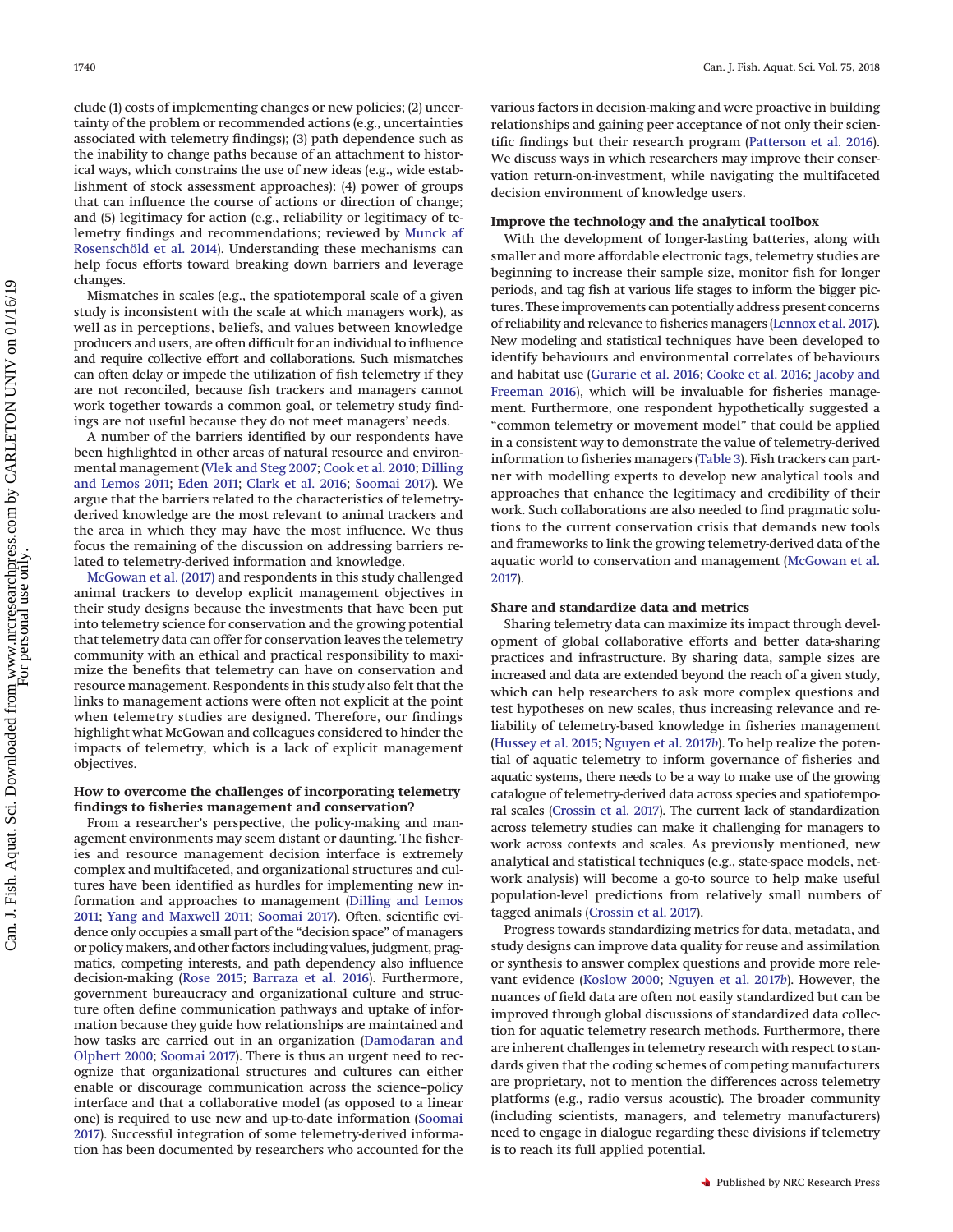## **Informal relationships and collaborations: making telemetry relevant and identifying where telemetry fits into fisheries management**

A number of challenges can potentially be overcome through informal relationships among researchers, managers, and stakeholders. A considerable literature suggests that trust-building through genuine interactions and conversations over time is critical for fostering meaningful exchange of knowledge and information [\(Jacobs et al. 2005;](#page-9-25) [Mitton et al. 2007;](#page-10-10) [Gibbons et al. 2008;](#page-9-26) [Groffman et al. 2010;](#page-9-27) [Young et al. 2014;](#page-10-11) [Patterson et al. 2016\)](#page-10-8). [Young et al. \(2016](#page-10-12)*a*) reported that knowledge viewed as credible and reliable is more likely to be trusted and used by knowledge users. They found that assessments of knowledge reliability were associated with perceptions of the character and motivation of the person making a claim — assessments that were strongly influenced by factors such as reputation and personal interactions. Even more important is maintaining a close working relationship after the initial knowledge exchange, as this is when trust is built [\(Chapman et al. 2015\)](#page-9-28). [Roux et al. \(2006\)](#page-10-13) noted that researchers can be guilty of offering a "solution" and quickly moving onto the next project, without following through and maintaining the exchange. Spending the face-to-face time fosters mutual respect and trust.

The informal linkages between managers and scientists have been documented to be fruitful [\(Patterson et al. 2016;](#page-10-8) [Young et al.](#page-10-14) [2016](#page-10-14)*b*). Managers and scientists are embedded in different institutional environments, with different mandates, pressures, and reward systems. Both also use different learning methods to achieve different outcomes — managers typically seek out information relevant to a specific policy or decision, while scientists prioritize general principles and understanding of a question [\(Patterson](#page-10-8) [et al. 2016\)](#page-10-8). These epistemological differences contribute to barriers for integration unless there are continual communication and coordination across this divide to better link management activities with science activities and advice. Close interaction between scientists and managers allows the latter to articulate the problems and the former to develop ideas and hypotheses that are oriented towards management problems [\(Patterson et al. 2016\)](#page-10-8). An excellent example can be drawn from the case of ongoing collaboration among researchers, managers, and stakeholders of the Fraser River Pacific salmon fishery. These groups proactively maintain informal relationships through symposiums and targeted solution-oriented meetings, which have led to successful use of telemetry-derived and physiological information [\(Young](#page-10-15) [et al. 2013;](#page-10-15) [Patterson et al. 2016\)](#page-10-8).

Collaborations and relationship building with stakeholders and grassroots community organizations can also put pressure on governing bodies via bottom-up pressure. [Ostrom \(1992\)](#page-10-16) argued that better governance institutions can be "'crafted" by coordinating the efforts and differing skills, structures, and capacities of both policy makers and resource users. As such, empowering the wider user group such as fishers and nongovernmental organizations may prove to be an effective means of integrating fish telemetrybased knowledge into management practices, whether through bottom-up pressure by stakeholders or through voluntary institutions and collective action [\(Granek et al. 2008;](#page-9-29) [Danylchuk and](#page-9-30) [Cooke 2011;](#page-9-30) [Cooke et al. 2013\)](#page-9-31). This requires active engagement and participation by telemetry researchers to communicate their research as well as investing time and effort into building meaningful relationships with stakeholders and the wider public.

#### **Formal relationships and collaborations: greater science– management interface within organizations and institutions**

More formal collaborations can blossom from informal relationships. Co-production of knowledge, co-creation of solutionoriented research agendas, and transdisciplinary teams are all strategies to address the barriers identified in this study and help with designing management objectives in studies [\(Pohl 2005;](#page-10-17) [Hessels and van Lente 2008;](#page-9-32) [Hegger et al. 2012;](#page-9-33) [Dick et al. 2016\)](#page-9-34). For example, increasing joint government–university and (or) public–private partnerships may facilitate the reconciliation of scalar, cultural, and social mismatches between science and management. For instance, the Great Lakes Acoustic Telemetry Observation System (GLATOS) is a telemetry network and infrastructure established by the Great Lakes Fishery Commission (GLFC), a binational governmental institution responsible for the management of Great Lakes fisheries. GLATOS provides a formal platform and forum for telemetry researchers to share data and resources, as well as interact and collaborate with fisheries managers. Such forums can facilitate joint study design and co-production of knowledge that may be more socially robust and viewed as legitimate, credible, and salient by the knowledge users. A concerted effort to create forums for regular interactions and exchanges between science and management may go a long way towards reconciling mismatches and creating sustainable fisheries. In addition, GLFC offers a model that values relationships. Their budget provides direct funding for researchers and managers to come together at social events, including annual workshops to maintain the relationships built [\(Gaden et al. 2008\)](#page-9-35).

## **Evaluation of the application of the knowledge–action framework**

We applied the knowledge–action framework described by [Nguyen et al. \(2017](#page-10-1)*a*) in this study. The framework proved useful for the qualitative analysis, because it provided a structured guide for coding the responses provided. The framework also offered a platform for comparing qualitative data and providing context for the findings. The flexibility of the framework also allowed us to identify subthemes and gather more nuanced information from the data. However, there are also costs to using a framework. Researcher bias and interpretation may influence how the framework components are interpreted and how the data fit in each component. We also found that there was a lack of strategy for the investigator to deal with emergent responses related to mismatches, scales, and time because these concepts span across the entire framework and cannot be categorized into one of the dimensions described. As such, the framework could be improved to better capture interactions and overarching spatial–temporal scales. Nonetheless, we believe it is important that findings can accumulate in a manner that facilitates comparisons and synthesis to bridge the gap between knowledge and action.

#### **Conclusion**

This study revealed that fish trackers perceived certain characteristics and attributes of telemetry data, including uncertainties, incompatibilities, complexity, and lack of direct relevance to management needs, as undermining the usefulness of telemetryderived information. This supports [McGowan et al.'s \(2017\)](#page-10-0) argument that the lack of explicit management objectives designed into telemetry projects delays conservation impact of animalborne telemetry investments. In this study, researchers were also critical of their own peers for designing studies that are too descriptive or without conservation applications. Co-production of knowledge and co-designing telemetry studies with managers and other users are important concepts that can address the barriers identified. Evidence has shown that the coordination and communication in the scientist–manager pairing model works and thus can be an avenue for fish trackers to explore to define the utility of their telemetry work in the context of fisheries management and conservation. The environmental and contextual barriers (i.e., structural barriers), on the other hand, are more challenging for researchers and potential users to address directly. Based on our findings, changes and innovations in institutional structures are needed for effective use of new knowledge, such as telemetry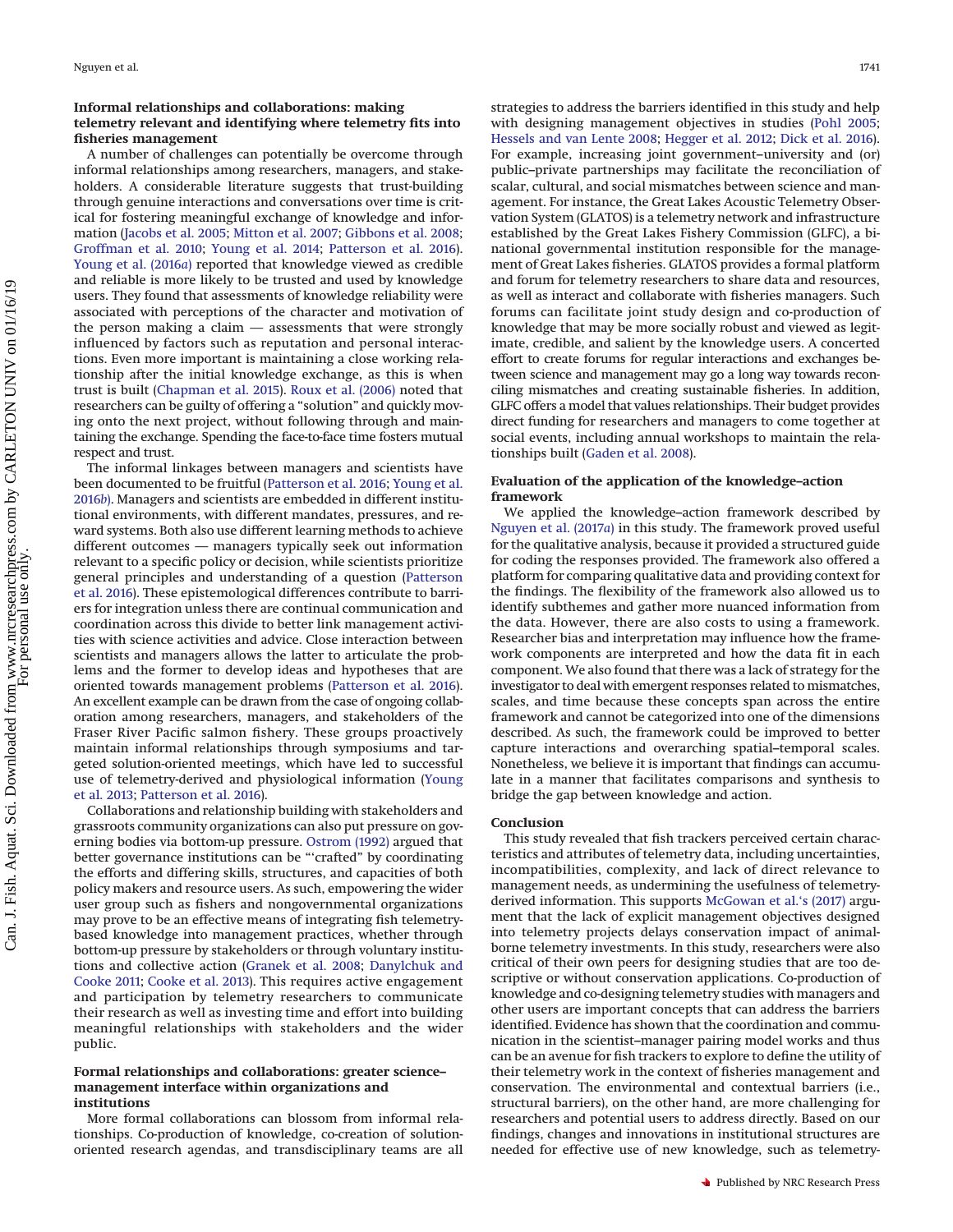derived knowledge, which may take more time and collective effort among all players (including funding, university, and publishing institutions).

Facilitating the mobilization of telemetry-derived knowledge is essential for informed decision-making and effective policy applications because of the variety of knowledge and insights they can offer about the animals and their interactions with the environment [\(Hussey et al. 2015;](#page-9-0) [Crossin et al. 2017;](#page-9-3) [McGowan et al. 2017\)](#page-10-0). Telemetry-derived data are growing exponentially and in all regions of the globe, and effectively using this data is critical for addressing major environmental crises and human-accelerated environmental change worldwide. We hope that these findings can help the fish telemetry community better link their research to conservation outcomes, and we anticipate that these lessons are relevant to those tagging and tracking other taxa beyond fish, as well as providing greater empirical evidence to better understand knowledge mobilization processes and outcomes in the context of natural resource management and conservation.

# **Acknowledgements**

Nguyen was funded by the Natural Sciences and Engineering Research Council of Canada (NSERC) and the Ontario Graduate Scholarship. This project was supported by Ocean Tracking Network through a network project grant (NETGP No. 375118-08) from NSERC and part of ideasOTN (reference No. 18). The International Conference for Fish Telemetry provided logistical support. Thank you to Neal Haddaway for data collection support. We thank all of the participants who responded to our survey. We thank the anonymous reviewers for their insightful suggestions.

#### **References**

- <span id="page-9-19"></span>Barraza, R., Velazquez-Angulo, G., Flores-Tavizón, E., Romero-González, J., and Huertas-Cardozo, J.I. 2016. The role of science in advising the decision making process: a pathway for building effective climate change mitigation policies in Mexico at the local level. Int. J. Environ. Res. Public Health, **13**(5): 451. doi[:10.3390/ijerph13050451.](http://dx.doi.org/10.3390/ijerph13050451)
- <span id="page-9-11"></span>Bradshaw, G.A., and Borchers, J.G. 2000. Uncertainty as information: narrowing the science-policy gap. Conserv. Ecol. **4**(1): 7.
- <span id="page-9-6"></span>Campbell, H.A., Beyer, H.L., Dennis, T.E., Dwyer, R.G., Forester, J.D., Fukuda, Y., Lynch, C., Hindell, M.A., Menke, N., Morales, J.M., Richardson, C., Rodgers, E., Taylor, G., Watts, M.E., and Westcott, D.A. 2015. Finding our way: on the sharing and reuse of animal telemetry data in Australasia. Sci. Total Environ. **534**: 79–84. doi[:10.1016/j.scitotenv.2015.01.089.](http://dx.doi.org/10.1016/j.scitotenv.2015.01.089) PMID[:25669144.](http://www.ncbi.nlm.nih.gov/pubmed/25669144)
- <span id="page-9-10"></span>Cash, D.W., Clark, W.C., Alcock, F., Dickson, N.M., Eckley, N., Guston, D.H., Jäger, J., and Mitchell, R.B. 2003. Knowledge systems for sustainable develop-ment. Proc. Natl. Acad. Sci. U.S.A. **100**(14): 8086–8091. doi[:10.1073/pnas.](http://dx.doi.org/10.1073/pnas.1231332100) [1231332100.](http://dx.doi.org/10.1073/pnas.1231332100) PMID[:12777623.](http://www.ncbi.nlm.nih.gov/pubmed/12777623)
- <span id="page-9-28"></span>Chapman, J.M., Algera, D., Dick, M., Hawkins, E.E., Lawrence, M.J., Lennox, R.J., et al. 2015. Being relevant: practical guidance for early career researchers interested in solving conservation problems. Global Ecol. Conserv. **4**: 334– 348. doi[:10.1016/j.gecco.2015.07.013.](http://dx.doi.org/10.1016/j.gecco.2015.07.013)
- <span id="page-9-18"></span>Clark, W.C., Van Kerkhoff, L., Lebel, L., and Gallopin, G.C. 2016. Crafting usable knowledge for sustainable development. Proc. Natl. Acad. Sci. **113**(17): 4570– 4578. doi[:10.1073/pnas.1601266113.](http://dx.doi.org/10.1073/pnas.1601266113) PMID[:27091979.](http://www.ncbi.nlm.nih.gov/pubmed/27091979)
- <span id="page-9-15"></span>Cook, C.N., Hockings, M., and Carter, R.W. 2010. Conservation in the dark? The information used to support management decisions. Front. Ecol. Environ. **8**(4): 181–188. doi[:10.1890/090020.](http://dx.doi.org/10.1890/090020)
- <span id="page-9-4"></span>Cooke, S.J. 2008. Biotelemetry and biologging in endangered species research and animal conservation: Relevance to regional, national, and IUCN Red List threat assessments. Endang. Species Res. **4**(January): 165–185. doi[:10.3354/](http://dx.doi.org/10.3354/esr00063) [esr00063.](http://dx.doi.org/10.3354/esr00063)
- <span id="page-9-1"></span>Cooke, S.J., Hinch, S.G., Wikelski, M., Andrews, R.D., Kuchel, L.J., Wolcott, T.G., and Butler, P.J. 2004. Biotelemetry: a mechanistic approach to ecology. Trends Ecol. Evol. **19**(6): 334–343. doi[:10.1016/j.tree.2004.04.003.](http://dx.doi.org/10.1016/j.tree.2004.04.003) PMID[:16701280.](http://www.ncbi.nlm.nih.gov/pubmed/16701280)
- <span id="page-9-31"></span>Cooke, S.J., Suski, C.D., Arlinghaus, R., and Danylchuk, A.J. 2013. Voluntary institutions and behaviours as alternatives to formal regulations in recreational fisheries management. Fish Fish. **14**: 439–457.
- <span id="page-9-5"></span>Cooke, S.J., Martins, E.G., Struthers, D.P., Gutowsky, L.F.G., Power, M., Doka, S.E., Dettmers, J.M., Crook, D.A., Lucas, M.C., Holbrook, C.M., and Krueger, C.C. 2016. A moving target—incorporating knowledge of the spatial ecology of fish into the assessment and management of freshwater fish populations. Environ. Monitor. Assess. 188: Article No. 239.
- <span id="page-9-3"></span>Crossin, G.T., Heupel, M., Holbrook, C.M., Hussey, N., Lowerre-Barbieri, S., Nguyen, V.M., Raby, G.D., and Cooke, S.J. 2017. Acoustic telemetry and fisheries management. Ecol. Appl. [Online ahead of print.] doi[:10.1002/eap.1533.](http://dx.doi.org/10.1002/eap.1533)
- <span id="page-9-20"></span>Damodaran, L., and Olphert, W. 2000. Barriers and facilitators to the use of knowledge management systems. Behav. Inform. Technol. **19**(6): 405–413. doi[:10.1080/014492900750052660.](http://dx.doi.org/10.1080/014492900750052660)
- <span id="page-9-30"></span>Danylchuk, A.J., and Cooke, S.J. 2011. Engaging the recreational angling community to implement and manage aquatic protected areas. Conserv. Biol. **25**: 458–464.
- <span id="page-9-9"></span>Deutskens, E., de Ruyter, L., Wetzels, M., and Oosterveld, P. 2004. Response rate and response quality of internet-based surveys: an experimental study. Marketing Letters, **15**: 21–36.
- <span id="page-9-34"></span>Dick, M., Rous, A.M., Nguyen, V.M., and Cooke, S.J. 2016. Necessary but challenging: multiple disciplinary approaches to solving conservation problems. Facets, **1**: 67–82. doi[:10.1139/facets-2016-0003.](http://dx.doi.org/10.1139/facets-2016-0003)
- <span id="page-9-16"></span>Dilling, L., and Lemos, M.C. 2011. Creating usable science: Opportunities and constraints for climate knowledge use and their implications for science policy. Glob. Environ. Change, **21**(2): 680–689. doi[:10.1016/j.gloenvcha.2010.](http://dx.doi.org/10.1016/j.gloenvcha.2010.11.006) [11.006.](http://dx.doi.org/10.1016/j.gloenvcha.2010.11.006)
- <span id="page-9-17"></span>Eden, S. 2011. Lessons on the generation of usable science from an assessment of decision support practices. Environ. Sci. Pol. **14**(1): 11–19. doi[:10.1016/j.envsci.](http://dx.doi.org/10.1016/j.envsci.2010.09.011) [2010.09.011.](http://dx.doi.org/10.1016/j.envsci.2010.09.011)
- <span id="page-9-35"></span>Gaden, M., Krueger, C., Goddard, C., and Barnhart, G. 2008. A joint strategic plan for management of Great Lakes fisheries: a cooperative regime in a multijurisdictional setting. Aquat. Ecosyst. Health Manage. **11**: 50–60. doi[:10.1080/](http://dx.doi.org/10.1080/14634980701877043) [14634980701877043.](http://dx.doi.org/10.1080/14634980701877043)
- <span id="page-9-12"></span>Gezelius, S.S., and Refsgaard, K. 2007. Barriers to rational decision-making in environmental planning. Land Use Pol. **24**(2): 338–348. doi[:10.1016/j.](http://dx.doi.org/10.1016/j.landusepol.2006.04.002) [landusepol.2006.04.002.](http://dx.doi.org/10.1016/j.landusepol.2006.04.002)
- <span id="page-9-26"></span>Gibbons, P., Zammit, C., Youngentob, K., Possingham, H.P., Lindenmayer, D.B., Bekessy, S., Burgman, M., Colyvan, M., Considine, M., Felton, A., Hobbs, R.J., Hurley, K., McAlpine, C., McCarthy, M.A., Moore, J., Robinson, D., Salt, D., and Wintle, B. 2008. Some practical suggestions for improving engagement between researchers and policy-makers in natural resource management. Ecol. Manage. Restor. **9**(3): 182–186. doi[:10.1111/j.1442-8903.2008.00416.x.](http://dx.doi.org/10.1111/j.1442-8903.2008.00416.x)
- <span id="page-9-29"></span>Granek, E.F., Madin, E.M., Brown, M.A., Figueira, W., Cameron, D.S., Hogan, Z., et al. 2008. Engaging recreational fishers in management and conservation: global case studies. Conserv. Biol. **22**(5): 1125–1134.
- <span id="page-9-27"></span>Groffman, P.M., Stylinski, C., Nisbet, M.C., Duarte, C.M., Jordan, R., Burgin, A., Andrea Previtali, M., and Coloso, J. 2010. Restarting the conversation: challenges at the interface between ecology and society. Front. Ecol. Environ. **8**(6): 284–291. doi[:10.1890/090160.](http://dx.doi.org/10.1890/090160)
- <span id="page-9-8"></span>Guppy, G.A., and Gray, N.L. 1999. Successful surveys: research methods and practice. Harcourt Brace & Company, Canada.
- <span id="page-9-22"></span>Gurarie, E., Bracis, C., Delgado, M., Meckley, T.D., Kojola, I., and Wagner, C.M. 2016. What is the animal doing? Tools for exploring behavioural structure in animal movements. J. Anim. Ecol. **85**(1): 69–84.
- <span id="page-9-33"></span>Hegger, D., Lamers, M., Van Zeijl-Rozema, A., and Dieperink, C. 2012. Conceptualising joint knowledge production in regional climate change adaptation projects: success conditions and levers for action. Environ. Sci. Pol. **18**: 52–65. doi[:10.1016/j.envsci.2012.01.002.](http://dx.doi.org/10.1016/j.envsci.2012.01.002)
- <span id="page-9-13"></span>Hegland, T.J., and Raakjaer, J. 2008. Recovery plans and the balancing of fishing capacity and fishing possibilities: path dependence in the common fisheries policy. *In* Making Fisheries Management Work. *Edited by* S.S. Gezelius and G. Raakjaer. Springer, Dordrecht. pp. 131–159.
- <span id="page-9-32"></span>Hessels, L.K., and van Lente, H. 2008. Re-thinking new knowledge production: a literature review and a research agenda. Res. Pol. **37**: 740–760. doi[:10.1016/j.](http://dx.doi.org/10.1016/j.respol.2008.01.008) [respol.2008.01.008.](http://dx.doi.org/10.1016/j.respol.2008.01.008)
- <span id="page-9-0"></span>Hussey, N.E., Kessel, S.T., Aarestrup, K., Cooke, S.J., Cowley, P.D., Fisk, A.T., Harcourt, R.G., Holland, K.N., Iverson, S.J., Kocik, J.F., Mills Flemming, J.E., and Whoriskey, F.G. 2015. Aquatic animal telemetry: a panoramic window into the underwater world. Science, **348**(6240): 1255642. doi[:10.1126/science.](http://dx.doi.org/10.1126/science.1255642) [1255642.](http://dx.doi.org/10.1126/science.1255642)
- <span id="page-9-25"></span>Jacobs, K., Garfin, G., and Lenart, M. 2005. More than Just Talk: Connecting Science and Decisionmaking. Environ. Sci. Pol. Sustain. Dev. **47**(9): 6–21. doi: [10.3200/ENVT.47.9.6-21.](http://dx.doi.org/10.3200/ENVT.47.9.6-21)
- <span id="page-9-23"></span>Jacoby, D.M., and Freeman, R. 2016. Emerging network-based tools in movement ecology. Trends Ecol. Evol. **31**(4): 301–314. doi[:10.1016/j.tree.2016.01.011.](http://dx.doi.org/10.1016/j.tree.2016.01.011) PMID: [26879670.](http://www.ncbi.nlm.nih.gov/pubmed/26879670)
- <span id="page-9-7"></span>Jeffers, V.F., and Godley, B.J. 2016. Satellite tracking in sea turtles: How do we find our way to the conservation dividends? Biol. Conserv. **199**: 172–184. doi[:10.1016/j.biocon.2016.04.032.](http://dx.doi.org/10.1016/j.biocon.2016.04.032)
- <span id="page-9-2"></span>Kays, R., Crofoot, M.C., Jetz, W., and Wikelski, M. 2015. Terrestrial animal track-ing as an eye on life and planet. Science (80-.), **348**(6240): aaa2478. doi[:10.1126/](http://dx.doi.org/10.1126/science.aaa2478) [science.aaa2478.](http://dx.doi.org/10.1126/science.aaa2478)
- <span id="page-9-24"></span>Koslow, S.H. 2000. Should the neuroscience community make a paradigm shift to sharing primary data? Nat. Neurosci. **3**(9): 863–865. doi[:10.1038/78760.](http://dx.doi.org/10.1038/78760) PMID[:10966615.](http://www.ncbi.nlm.nih.gov/pubmed/10966615)
- <span id="page-9-21"></span>Lennox, R.J., Aarestrup, K., Cooke, S.J., Cowley, P.D., Deng, Z.D., Fisk, A.T., Harcourt, R.G., Heupel, M., Hinch, S.G., Holland, K.N., Hussey, N.E., Iverson, S.J., Kessel, S.T., Kocik, J.F., Lucas, M.C., Flemming, J.M., Nguyen, V.M., Stokesbury, M.J.W., Vagle, S., VanderZwaag, D.L., Whoriskey, F.G., and Young, N. 2017. Envisioning the future of aquatic animal tracking: technology, science, and application. BioScience, **67**(10): 884– 896.

<span id="page-9-14"></span>Lodge, M., and Wegrich, K. 2016. The rationality paradox of nudge: rational tools